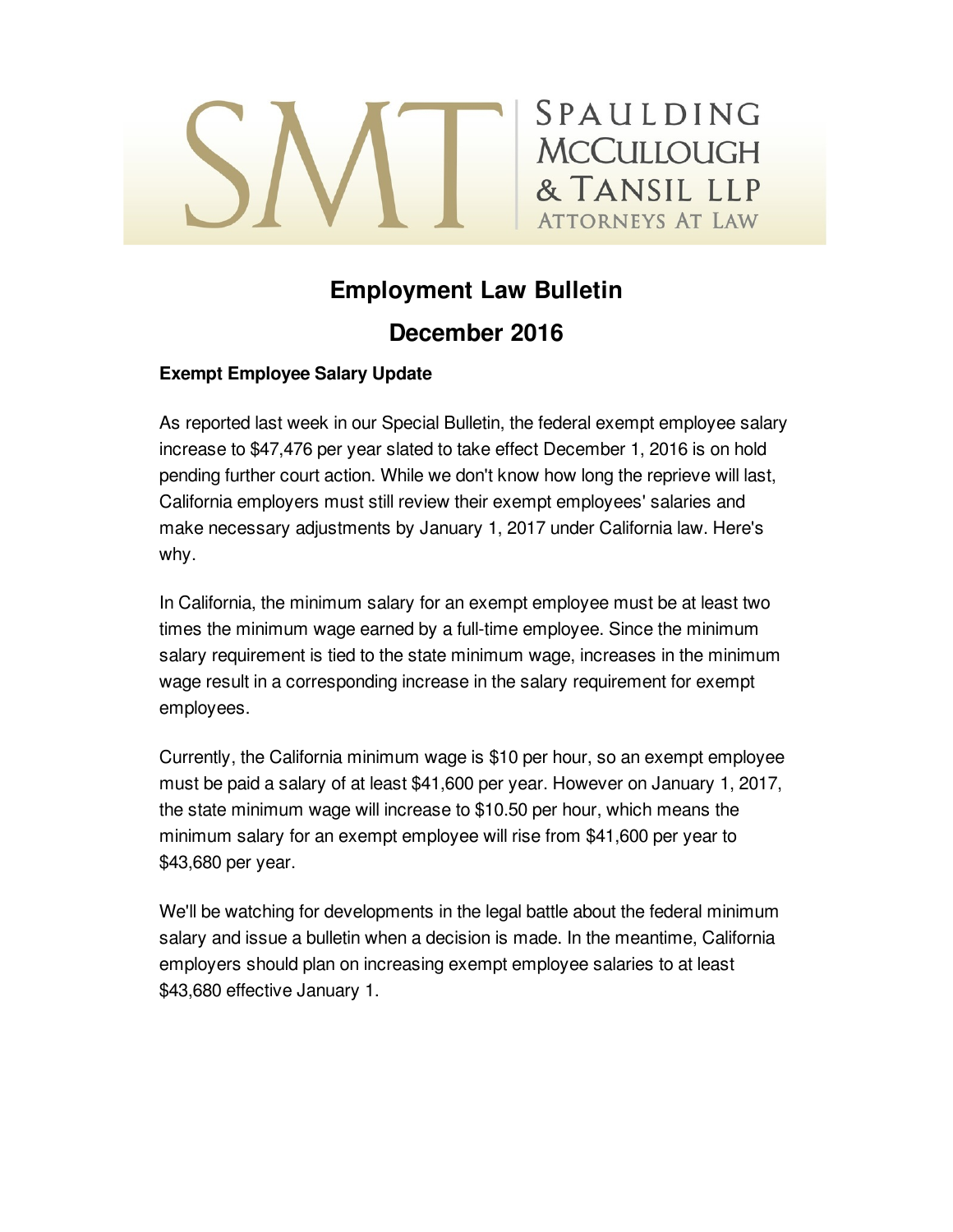## **Change in Workers' Compensation Coverage Exclusions for Business Owners**

Beginning January 1, 2017, business owner exclusions from workers compensation policies are changing as to certain officers and directors of corporations, general partners of partnerships, and managing members of limited liability companies.

Under the new law, only corporate officers and members of Boards of Directors who own 15% or more of the issued and outstanding stock of a corporation may elect to be excluded from workers' compensation coverage by completing and signing a written waiver attesting to his/her eligibility to be excluded, under penalty of perjury. There is no longer a requirement that 100% of the corporate stock be owned by the corporate officers and directors.

Also excludable from workers' compensation coverage are individuals who are general partners of a partnership or managing members of a limited liability company who similarly execute a voluntary election by a written waiver under penalty of perjury. Exclusion from workers' compensation coverage -- and premium payments -- are only effective on receipt of the written waiver. Many workers' compensation carriers have created forms in anticipation of the change. Business owners should be sure to follow up with their individual carriers or contact us with questions.

## **New Required Written Notice To Employees Regarding Domestic Violence Protections**

As of July 1, 2017 employers with twenty-five or more employees will be required to provide written notice to new employees (and other employees on request) regarding domestic violence protections and rights. The Labor Commissioner will be developing the form by July 1, 2017.

#### **Previous SMT Employment Law Bulletins**

Have you missed one of our prior SMT Employment Law Bulletins? All editions are available on our website at [www.smlaw.com](http://www.smlaw.com/publications#labor-%26_employment).